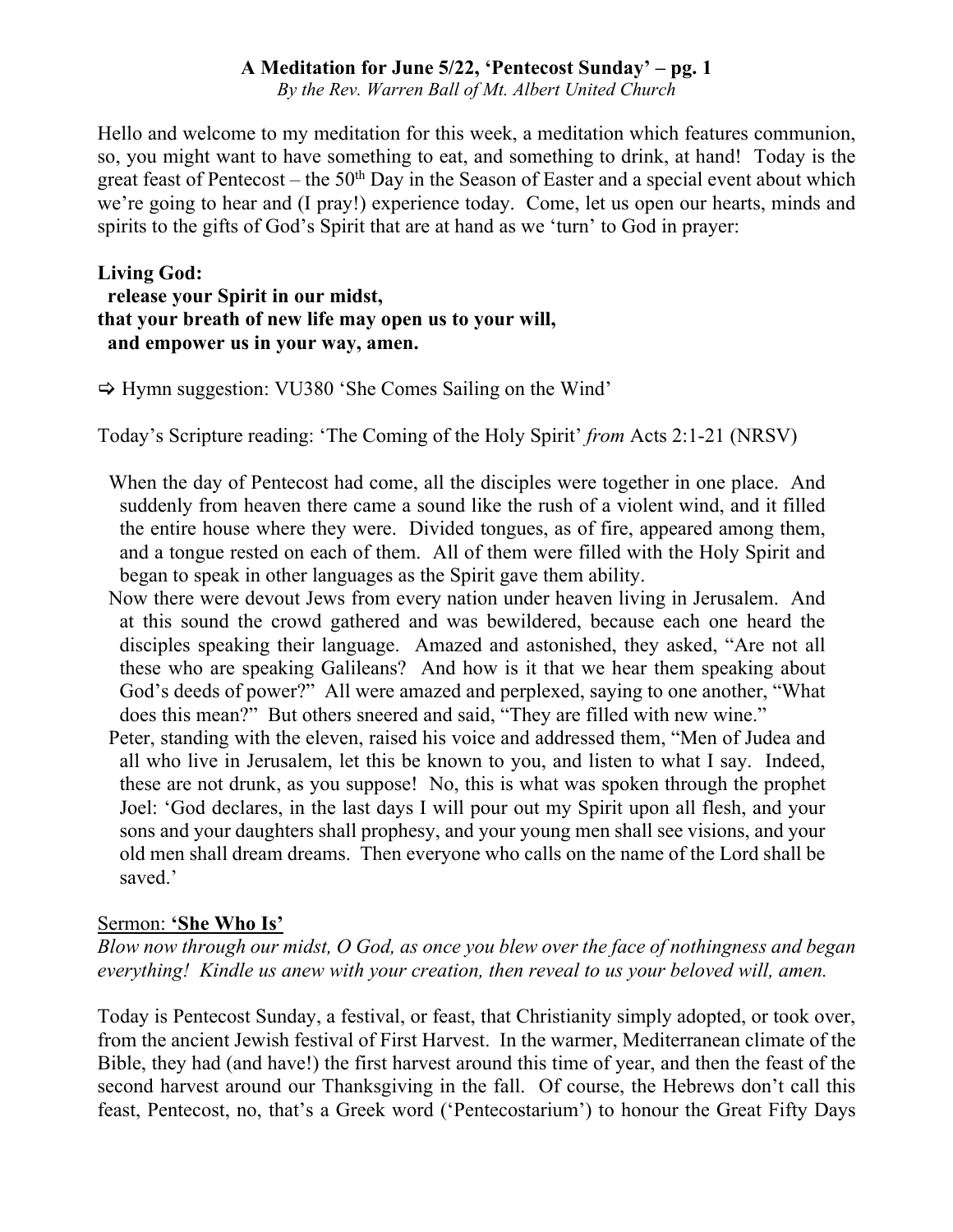*By the Rev. Warren Ball of Mt. Albert United Church*

that is the Season of Easter. Rather, the Hebrews called First Harvest, 'Shavu'ot,' and it's a time set aside to thank God for providing.

Providing … well, at Pentecost, we remember that God provides two things in particular! First of all, at Pentecost, we remember that God has provided the Christian church – today is the birthday of our tradition! Secondly, at Pentecost, we remember that God has provided the many wondrous gifts of the Spirit. And those two provisions come together in the most marvelous of ways. For example, the Christian church, and God's Spirit, have brought us here to this one place from all the many different places that we all call home. Today, the Christian church and God's Spirit would give us a common purpose when we're likely to have different opinions about any number of things! Pentecost is about the life that moves in our midst, and gets all caught up with our breaths, and who we are, and whose we are, and what we're called to do.

Pentecost is also what takes all those frail, brittle human words in the Bible, words that are sometimes so loaded with such different values that they might just as well have come from Mars, and turns those many words into God's single Word of life. You see, today's reading from the Acts of the Apostles may not on the surface appear to have much to do with us, with all that talk about languages that we can't understand, and astonishment, and the rush of wind, and sneers of doubt ("Oh, those people must have been drinking!"), and the power of visions. But all of those very different things are exactly why we need God's Spirit!

God's Spirit is what the words 'ruach' and 'shekinah' point to in Ancient Hebrew, the language in which our Old Testament was written, words that mean God's 'breath' and God's 'presence.' God's Spirit is also what the words 'pneuma' and 'Sophia' point to in ancient Greek, the language in which our New Testament was written, words that mean the spirit and wisdom of God. Now then, here's THE BIG thing about all of that: all four of those words (ruach/breath and shekinah/presence in Ancient Hebrew; pneuma/spirit and Sohia/wisdom in Ancient Greek) are feminine in gender – feminine! Which is why one of my very favourite theologians, Elizabeth Johnson, wrote a great book entitled She Who Is which is all about those sides of God's multi-faceted, communal nature.

As it turns out, the spiritual reality to which She Who Is points is important – no, it's desperately important! – to correct, and counter-balance, the patriarchal and misogynistic values that have shaped life in the Western World, including our Christian tradition. Patriarchal as in a system that gives more power and status to men than women simply because they were born male. Misogynistic as in a system that sees women as second-class citizens and holds an unfair bias against them. Patriarchal, male-centred; misogynistic, anti-female – is that what God wants? I sure don't think so!

And, so, it is on this Pentecost Sunday that the 'She Who Is' is looking to blow through these words, and our lives, in order to open up whole new possibilities with her magic breath! Ah, but, I wonder, is there a problem with that claim? Do we have a problem here because, well,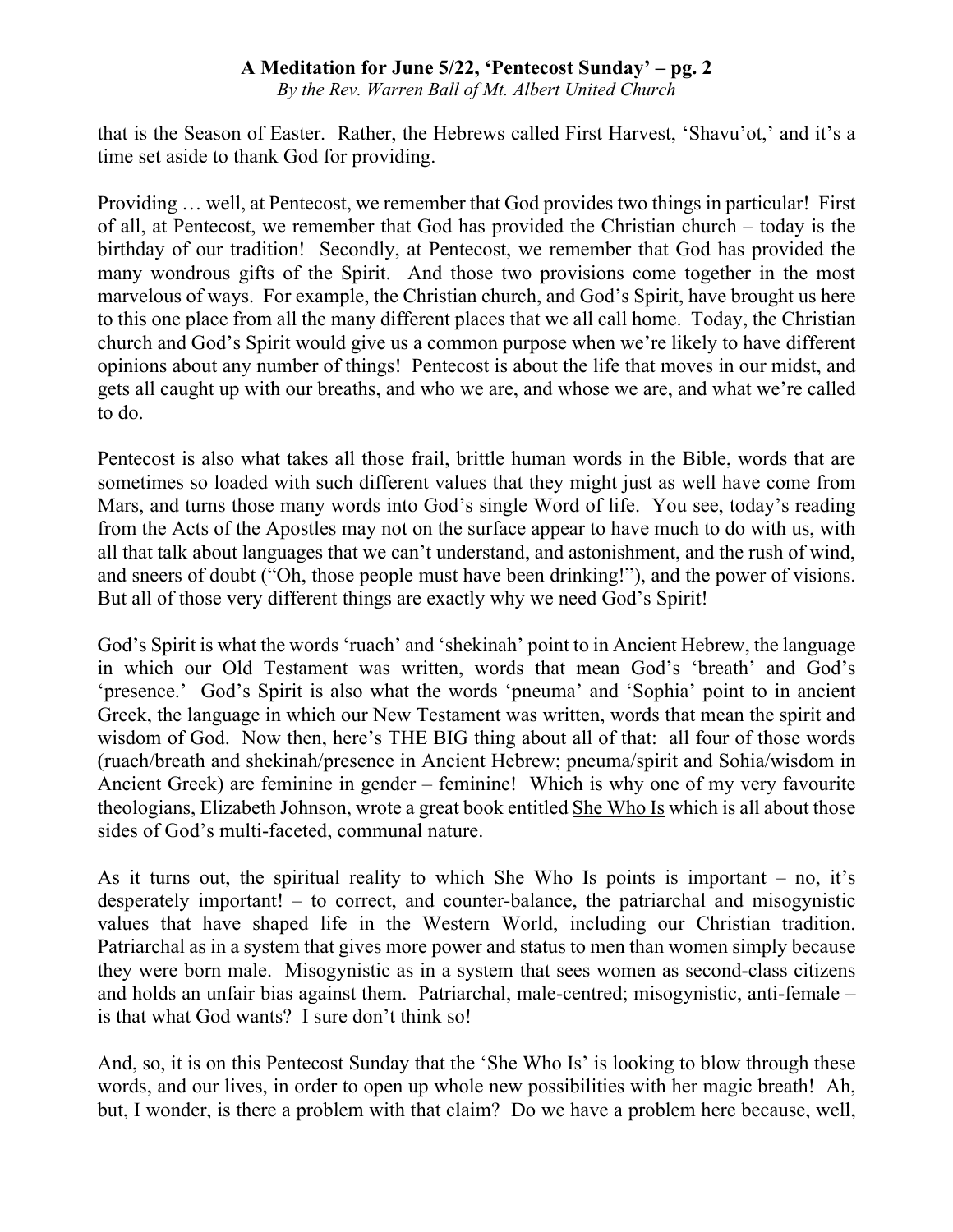*By the Rev. Warren Ball of Mt. Albert United Church*

just think of the extremism, terrorism, and violence throughout the world in this  $21<sup>st</sup>$  Century? I mean, how can I talk about the magic of God's Spirit, the She Who Is, when there's so much horror all around? And just think of the debilitating role that change has taken in life. It often seems as though change is the only constant (the only thing that's NOT changing!) that we now have! So, how can I point to the constancy of God's Spirit-Breath in the light of that? Think, also, of the rampant consumerism, and materialism that's an inseparable part of life in the 21st Century, where the focus is on appearance, not reality. I mean, how dare I talk about the transcendent meaning of God in the face of that? My word, but we now live in a world where a person can go to church Sunday morning, read an essay in philosophy by the great German thinker, Goethe, in the afternoon, listen to the raptures of Bach's music on Sunday evening, and then get up on Monday morning and go to work in a death camp, a death camp like the notorious Auschwitz death camp. You see, that's exactly what Rudolph Hoss, the German commandant of Auschwitz, used to do in 1943 and 1944!

And, so, to THE great dilemma of life for us in this post-modern world of ours: how on earth can creativity and beauty exist side by side with pure, unadulterated abomination? How indeed! I don't know, but it does and that's precisely why I also know that we need God's spirit now more than ever! The disciples sure needed 'She Who Is' fifty days after Jesus' brutal death; we need her just as much today! You see, 'She Who Is' lifts us up when we've been knocked down. 'She Who Is' tells us that we're prized beyond measure when we feel worthless. 'She Who Is' inspires us to do more, and become more, when circumstances tell us that there's nothing that we can possibly do. 'She Who Is' gives us a way back into relationship when we're duped into feeling that we're all alone, and that life's useless, hopeless!

So ... [breathing in] ... do you feel her? Do you feel her deep-down inside? Do you feel her claiming you, adopting you into God's story all over again? Come, let's prepare to experience God's spirit all over again as we celebrate communion!

O blessed are you, gracious God, Creator of life and Source of love! At your Word creation began; you breathed life into us and set us among all your creatures in a covenant of love and service. We give you thanks for your gifts of Pentecost: for prophetic words; for new visions; for the wind that blows down the walls which separate us from you, and one another. And, so, we join with all creation, O Holy, holy, holy God:

### *Sanctus and Benedictus*

**O holy, holy, holy God, O God of time and space. All earth and sea and sky above bear witness to your grace. Hosanna in the highest heav'n, Creation sings your praise. And blessed is the One who comes and bears your name always!**

Mighty and tender God, in Jesus of Nazareth we recognize your grace revealed in words that confront and comfort us, in teachings that challenge and change us, in compassion that heals and frees us. And, so, we gather at this table to remember and be filled with longing for your